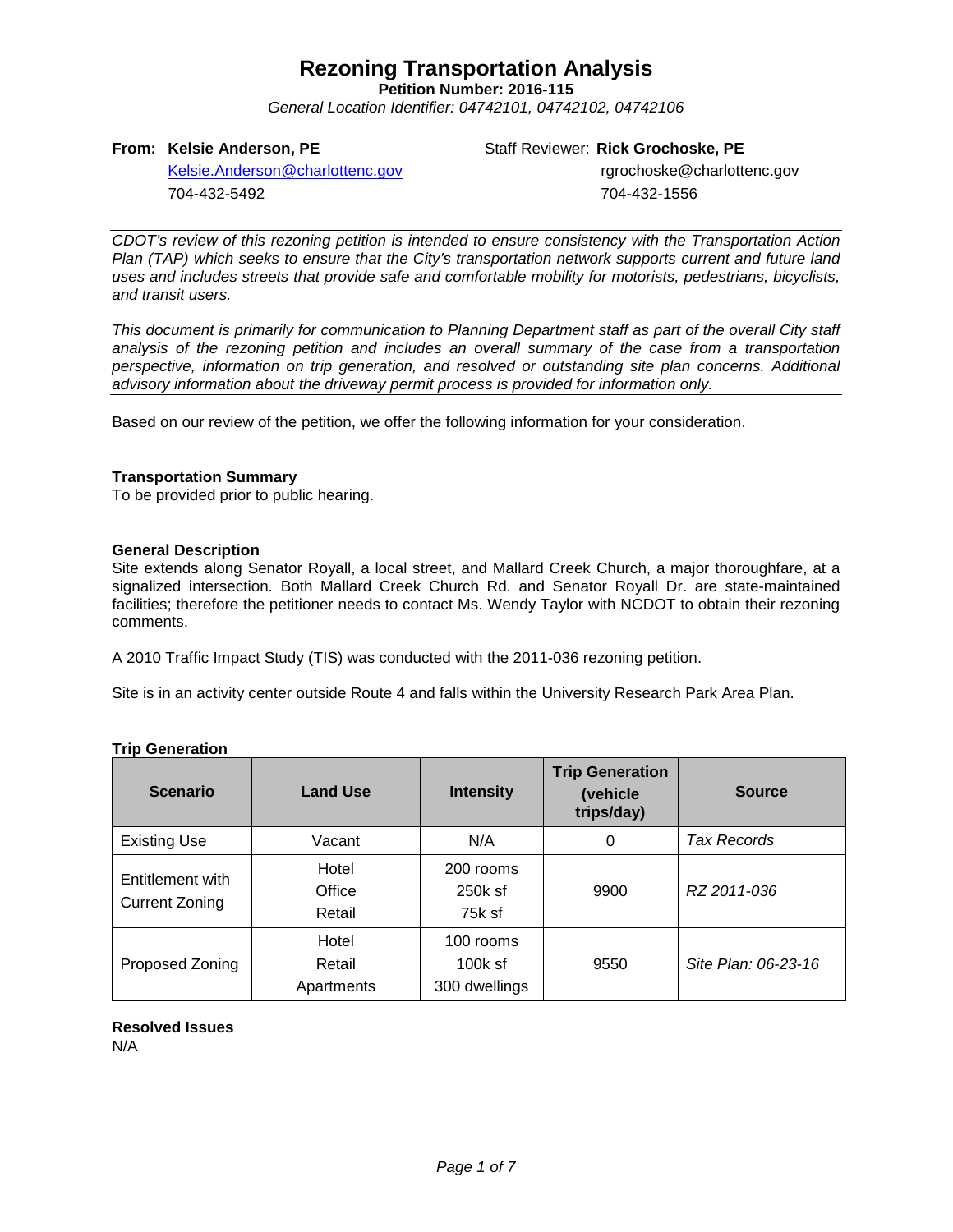**Petition Number: 2016-115**

*General Location Identifier: 04742101, 04742102, 04742106*

### **Outstanding Issues**

- 1. The petitioner should revise the site plan to include a "public" north-south office/commercial street section near the site's western property line connecting Mallard Creek Church Rd. and stubbing to the site's property line near Heritage Pond Dr. extension eventually connect to One Electrolux Way (a platted public network street).
	- a. A portion of this street was shown on the approved 2011-036 site plan and should be carried into this site plan amendment.
	- b. A right-in/right-out driveway connection through a surface parking lot to Mallard Creek Church as shown in the site plan does not accomplish the desired connectivity and block spacing for an activity center. CDOT would support the continuation of this north-south street to Mallard Creek Church Rd instead.
	- c. A local commercial/office street section is appropriate.
	- d. This site plan proposes conversion of office to residential. This changes the anticipated directional split pattern of the development and further warrants the additional street in the network.
- 2. The petitioner should revise the site plan Section "C" to include 5' bike lane, 2.5' curb and gutter, 8' planting strip, and 12' wide multiuse path (MUP) along the site's Mallard Creek Church Rd.'s frontage.
- 3. The petitioner should revise the site plan and associated notes for multiuse paths as follows:
	- a. 10' widths should be changed to 12' widths.
	- b. Note 7d a 6' sidewalk is not considered a multiuse path.
	- c. Multiuse paths along all local east-west streets are not necessary, although not inappropriate. Bicyclists should be able to share the street on these low-speed, low-volume streets. If MUPs are retained, Sections "A" and "B" should be revised to reflect path width.
	- d. Include future multi-use paths throughout the site as called out and depicted on the 2011-036 approved rezoning petition.
- 4. The petitioner should revise the site plan to depict and label the following street types and identify them as public streets:
	- a. Alexander Village Main Dr. extension Local Office/Commercial Wide Street (CLDSM U-05)
	- b. Heritage Pond Dr. extension Local Residential Wide Street w/Curb Extension (CLDSM U-03)
- 5. The petitioner should revise the site plan to show the west side Senator Royall Dr. curbline to be relocated to accommodate an additional travel lane and raised landscaped median along the site's frontage. Senator Royall Drive's future west side curbline at Alexander Village Main Dr. and Heritage Pond Dr. is 54.5' as measured from its existing double yellow centerline. (8' raised landscaped median + 4-11' travel lanes + 2.5'  $c/g = 54.5'$ ).
- 6. The petitioner should revise the site plan to add the following transportation improvements as identified in the approved 2011-036 rezoning petition and October 4, 2012 letter re: Senator Royall Developer Mitigation Agreement. The following traffic mitigation improvements shall be completed and approved before the first building CO is issued on the site (i.e.: development parcels A, B, *or* C):
	- a. An additional NB Senator Royall Dr. 200' left turn storage lane w/appropriate bay taper length at Mallard Creek Church Rd. (the existing Senator Royall Dr. median must remain 8' wide to provide adequate pedestrian refuge space) (see below exhibit).
	- b. Channelized NB dual right turn lanes with protected traffic signal pedestrian phasing (see below exhibit).
	- c. Traffic signal modifications to accommodate the NB dual lefts and NB dual right turns on Senator Royall Dr. NB approach at Mallard Creek Church Rd. (see exhibits below).
	- d. A WB Research Dr. 100' right turn lane storage lane w/appropriate bay taper length at David Taylor, including a raised right turn channelized median with pedestrian refuge.
- 7. Include Parcel "C" Improvements the extension of the existing SB Senator Royall Dr. outside travel lane for approximately 730 feet to Heritage Pond Dr. as a right-turn only lane. The widening of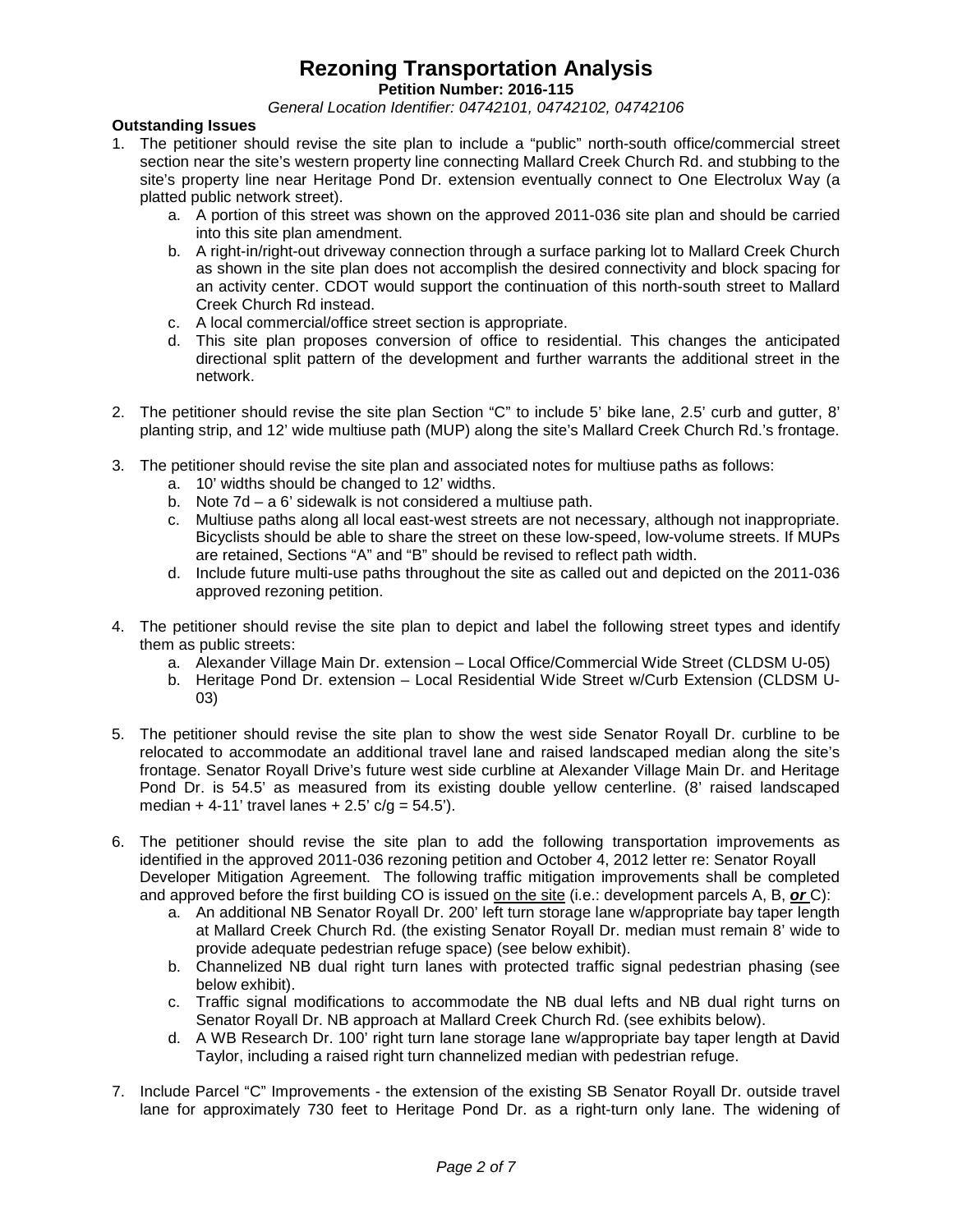**Petition Number: 2016-115**

*General Location Identifier: 04742101, 04742102, 04742106*

Senator Royall Dr. includes an 8' raised landscaped median, and up to three (3) pedestrian refuge islands located at Alexander Village Main Dr., Heritage Pond Dr. and one to be determined during the construction permitting process (see below exhibit).

8. The petitioner should revise the site plan to add a note specifying dedication and fee simple conveyance of all rights-of-way to the City before the site's first building certificate of occupancy is issued.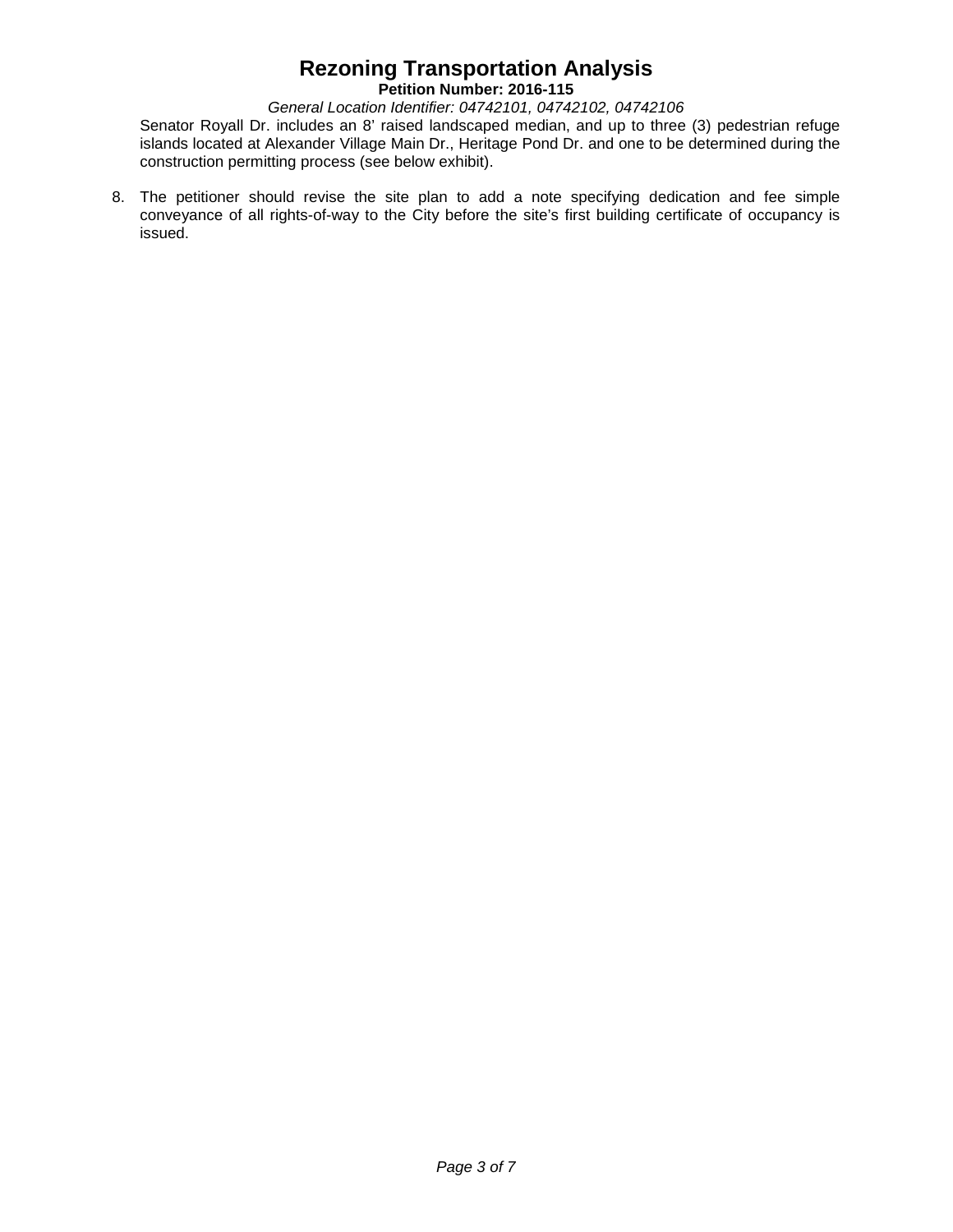**Petition Number: 2016-115** *General Location Identifier: 04742101, 04742102, 04742106*

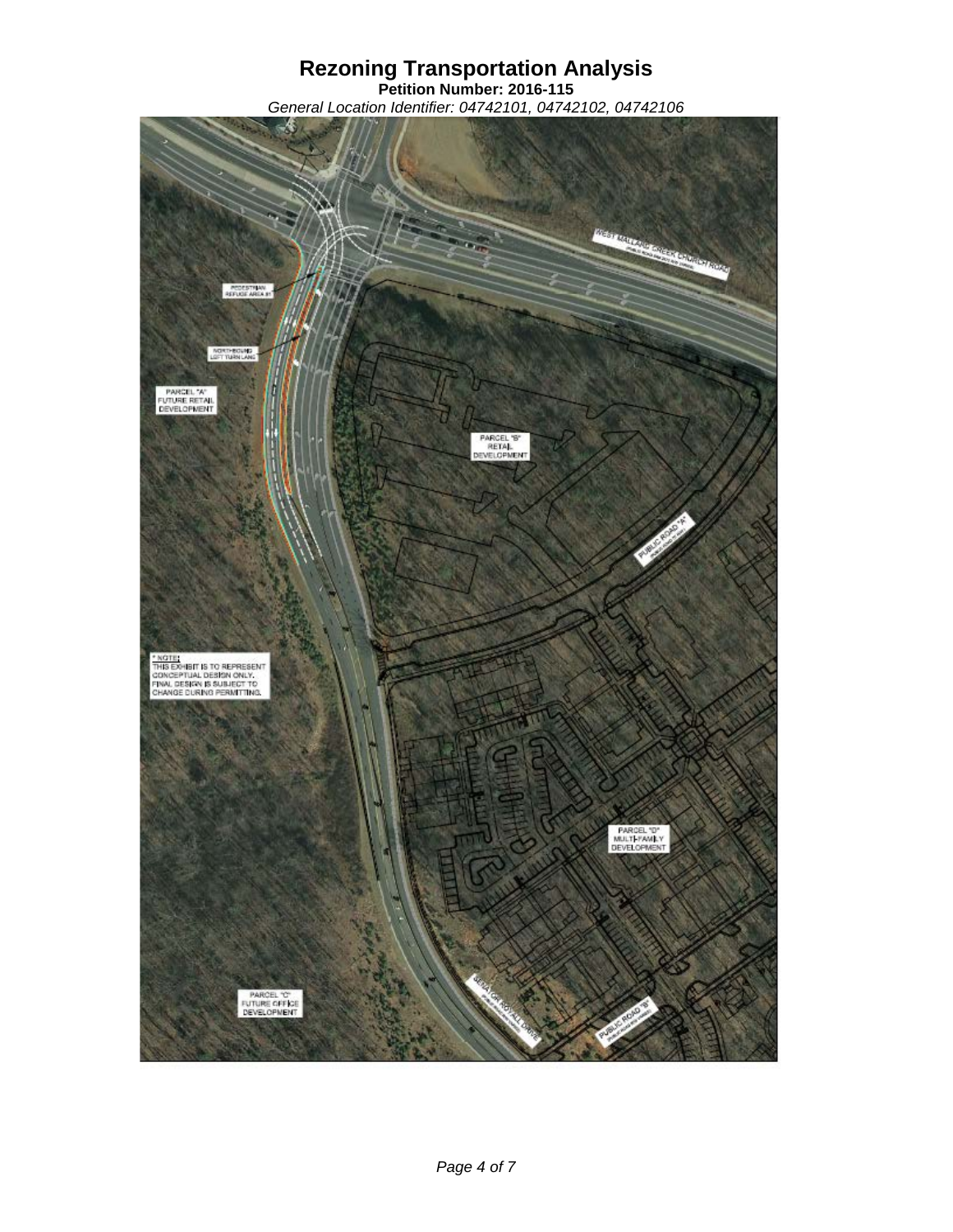**Petition Number: 2016-115** *General Location Identifier: 04742101, 04742102, 04742106*

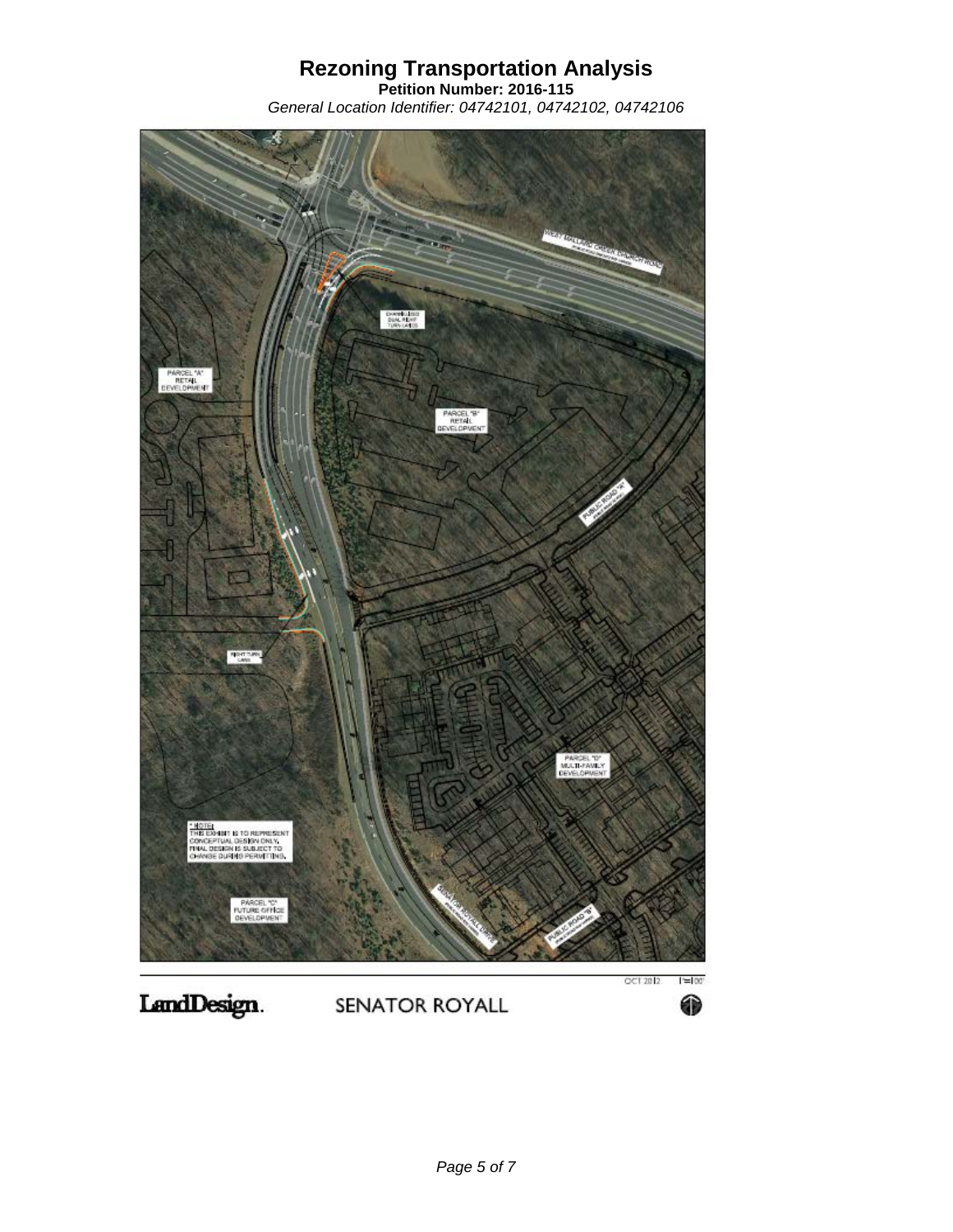**Petition Number: 2016-115** *General Location Identifier: 04742101, 04742102, 04742106*



LandDesign. SENATOR ROYALL